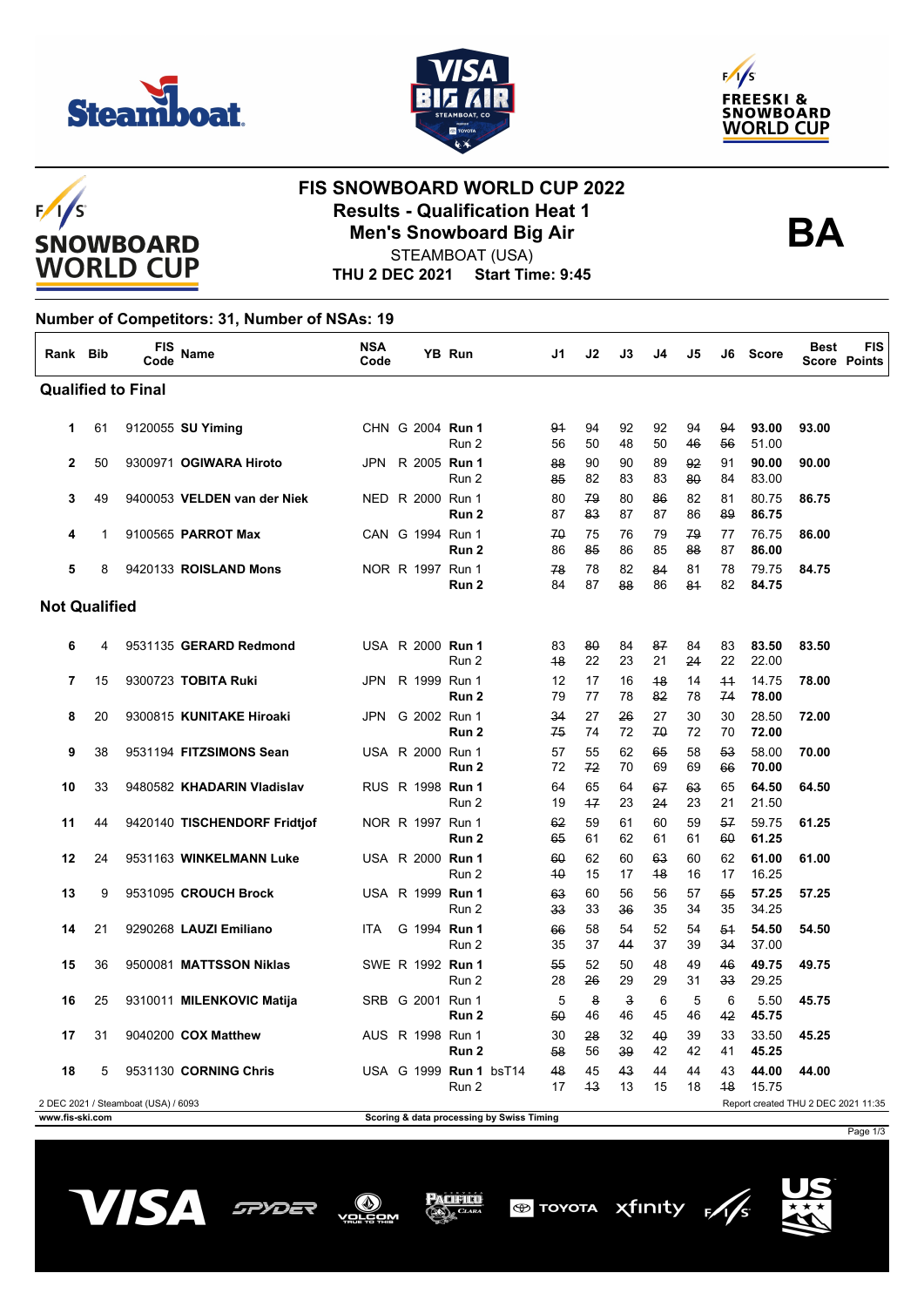







## **FIS SNOWBOARD WORLD CUP 2022 Results - Qualification Heat 1 Men's Snowboard Big Air**



**THU 2 DEC 2021 Start Time: 9:45** STEAMBOAT (USA)

| Rank Bib |    | <b>FIS</b><br>Code | Name                   | <b>NSA</b><br>Code |  | <b>YB Run</b>             | J <sub>1</sub>        | J2                   | J3       | J4         | J5       | J6       | <b>Score</b>        | <b>Best</b> | <b>FIS</b><br><b>Score Points</b> |
|----------|----|--------------------|------------------------|--------------------|--|---------------------------|-----------------------|----------------------|----------|------------|----------|----------|---------------------|-------------|-----------------------------------|
| 19       | 57 |                    | 9700047 JAROS Samuel   |                    |  | SVK G 2001 Run 1<br>Run 2 | 43<br>13              | 42<br>$+2$           | 40<br>17 | 39<br>16   | 36<br>22 | 36<br>19 | 39.25<br>16.25      | 39.25       |                                   |
| 20       | 58 |                    | 9150266 HRONES Jakub   |                    |  | CZE G 2004 Run 1<br>Run 2 | 10<br>40              | $+2$<br>37           | 10<br>32 | 10<br>34   | 8<br>34  | 9<br>37  | 9.75<br>35.50       | 35.50       |                                   |
| 21       | 39 |                    | 1064997 SMITS Seppe    | <b>BEL</b>         |  | G 1991 Run 1<br>Run 2     | 32<br>$\overline{f}$  | 30<br>9              | 38<br>11 | 33<br>44   | 32<br>9  | 31<br>8  | 32.00<br>9.25       | 32.00       |                                   |
| 22       | 41 |                    | 9530894 MACK Kyle      |                    |  | USA G 1997 Run 1<br>Run 2 | 25<br>$6\overline{6}$ | 25<br>11             | 24<br>9  | 26<br>12   | 27<br>14 | 24<br>44 | 25.00<br>11.50      | 25.00       |                                   |
| 23       | 16 |                    | 9531241 HENKES Justus  |                    |  | USA R 2001 Run 1<br>Run 2 | 23<br>17              | 28<br>22             | 22<br>21 | 20<br>20   | 19<br>28 | 45<br>42 | 21.00<br>20.00      | 21.00       |                                   |
| 24       | 12 |                    | 9300804 KIMATA Ryoma   | JPN.               |  | R 2002 Run 1<br>Run 2     | 44<br>18              | 17<br>18             | 23<br>23 | 17<br>43   | 22<br>25 | 19<br>21 | 18.75<br>20.00      | 20.00       |                                   |
| 25       | 28 |                    | 9560205 MEKINC Naj     |                    |  | SLO G 2001 Run 1<br>Run 2 | 45<br>44              | 15<br>14             | 20<br>17 | 22<br>22   | 24<br>23 | 20<br>20 | 19.25<br>18.25      | 19.25       |                                   |
| 26       | 29 |                    | 9050254 AMSUESS Moritz | AUT                |  | G 1998 Run 1<br>Run 2     | 43<br>40              | 19<br>12             | 25<br>49 | 16<br>13   | 20<br>17 | 19<br>10 | 18.50<br>13.00      | 18.50       |                                   |
| 27       | 47 |                    | 9531294 RETZLAFF Dave  |                    |  | USA R 1999 Run 1<br>Run 2 | 6<br>$6\overline{6}$  | 12<br>9              | 18<br>46 | 49<br>14   | 15<br>12 | 13<br>15 | 14.50<br>12.50      | 14.50       |                                   |
| 28       | 54 |                    | 9180118 REHNBERG Mikko | <b>FIN</b>         |  | R 1997 Run 1<br>Run 2     | $+4$<br>46            | 14<br>14             | 14<br>15 | 13<br>$+4$ | 16<br>14 | 46<br>12 | 14.25<br>13.75      | 14.25       |                                   |
| 29       | 17 |                    | 9510288 BOESIGER Jonas | SUI                |  | R 1995 Run 1<br>Run 2     | 8                     | 13                   | 12       | 12         | 13       | 43       | 12.50<br><b>DNS</b> | 12.50       |                                   |
| 30       | 62 |                    | 9320212 LEE Dongheon   |                    |  | KOR R 2006 Run 1<br>Run 2 | 9<br>8                | 46<br>43             | 11<br>10 | 9<br>8     | 11<br>9  | 14<br>11 | 11.25<br>9.50       | 11.25       |                                   |
| 31       | 53 |                    | 9531505 FERRY Lucas    |                    |  | USA R 2004 Run 1<br>Run 2 | 7<br>4                | 44<br>$\overline{f}$ | 6<br>5   | 7<br>6     | 10<br>3  | 5<br>4   | 7.50<br>4.75        | 7.50        |                                   |

| Jury                          |                         |            | <b>Technical Data</b>    |                              |            |  |  |
|-------------------------------|-------------------------|------------|--------------------------|------------------------------|------------|--|--|
| <b>FIS Contest Director</b>   | <b>MORESI Roberto</b>   | <b>FIS</b> | <b>Course Name</b>       | Park Smalley Jumping Complex |            |  |  |
| <b>FIS Technical Delegate</b> | MACDONALD Sandy         | <b>CAN</b> | In-Run Length / Pitch    | $75m/26^\circ$               |            |  |  |
| <b>Head Judge</b>             | <b>JENNINGS Matthew</b> | USA        | <b>Take-off to Knoll</b> |                              |            |  |  |
| <b>Chief of Competition</b>   | <b>BRISTOL Dan</b>      | USA        | Jump Height              | 4m                           |            |  |  |
| <b>Officials</b>              |                         |            | <b>Landing Pitch</b>     | $38^\circ$                   |            |  |  |
| <b>Chief of Big Air</b>       | <b>PARKER Alec</b>      | USA        | Judges                   |                              |            |  |  |
| <b>Technical Advisor</b>      | YLIANTTILA Tommi        | <b>USA</b> | Judge 1                  | <b>HASHIMOTO Ryo</b>         | <b>JPN</b> |  |  |
|                               |                         |            | Judge 2                  | <b>FISCHER Filip</b>         | <b>SWE</b> |  |  |
|                               |                         |            | Judge 3                  | <b>BETSCHART Markus</b>      | SUI        |  |  |
|                               |                         |            | Judge 4                  | <b>RAYMER Max</b>            | USA        |  |  |
|                               |                         |            | Judge 5                  | VOGAN Gaz                    | <b>GBR</b> |  |  |
|                               |                         |            | Judge 6                  | PILON Phil                   | CAN        |  |  |